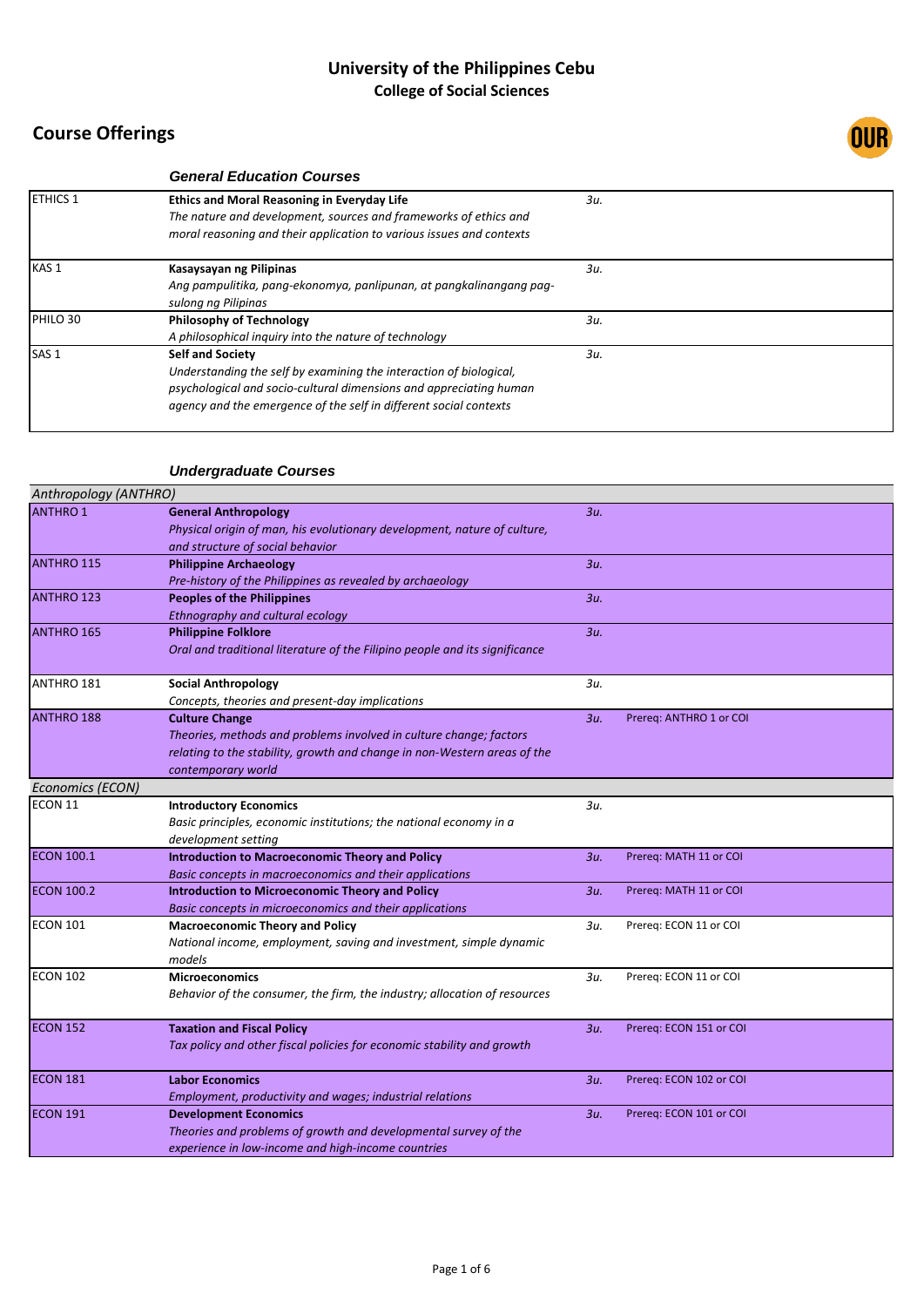

| Geography (GEOG)       |                                                                                                                                                                                                                                                                                                                                                                                      |     |                                           |
|------------------------|--------------------------------------------------------------------------------------------------------------------------------------------------------------------------------------------------------------------------------------------------------------------------------------------------------------------------------------------------------------------------------------|-----|-------------------------------------------|
| GEOG <sub>1</sub>      | <b>Elements of Geography</b><br>The relations between man and elements of the natural environment. The<br>course aims (1) to develop a clear conception of the environmental<br>elements, such as climate, land forms, soils, surface and underground<br>waters, mineral deposits; and (2) to bring out the important elementary<br>adjustments which people make to these elements. | 3и. |                                           |
| GEOG 171               | <b>Political Geography</b><br>The relation between people's political activities and the natural<br>environment                                                                                                                                                                                                                                                                      | Зи. | Prereq: PS 11                             |
| History (HIST)         |                                                                                                                                                                                                                                                                                                                                                                                      |     |                                           |
| <b>HIST 102</b>        | <b>Modern Europe</b><br>From the 16th century to the post World War II period                                                                                                                                                                                                                                                                                                        | Зи. |                                           |
| Philosophy (PHILO)     |                                                                                                                                                                                                                                                                                                                                                                                      |     |                                           |
| PHILO 11               | Logic<br>Techniques of formal deduction within the scope of sentential and<br>predicate logic                                                                                                                                                                                                                                                                                        | 3и. |                                           |
| <b>PHILO 171</b>       | <b>Ethics</b><br>Problems and theories of moral values                                                                                                                                                                                                                                                                                                                               | 3и. |                                           |
| PHILO 176              | <b>Social and Political Philosophy</b><br>Problems and theories concerning man, society and the state                                                                                                                                                                                                                                                                                | 3и. |                                           |
| Political Science (PS) |                                                                                                                                                                                                                                                                                                                                                                                      |     |                                           |
| <b>PS 11</b>           | <b>Introduction to Political Science</b><br>Concepts, theories, and principles of political science; types of political<br>systems; development of political institutions and processes                                                                                                                                                                                              | Зи. |                                           |
| PS 101                 | <b>Introduction to Political Analysis</b><br>Theoretical approaches, frameworks of analysis, research issues and<br>methods for understanding political phenomena                                                                                                                                                                                                                    | Зи. | Prereq: PS 11                             |
| PS 113                 | <b>Selected Issues in Development</b><br>As interdisciplinary analysis of contemporary social issues in society such<br>as poverty, population, health, education, technology, etc.                                                                                                                                                                                                  | 3u. | Prereq: PS 11 or (ETHICS 1, SAS 1, STS 1) |
| PS 150                 | <b>Philippine National and Local Administration</b><br>Principles, practices and problems of public administration; historical,<br>behavioral and institutional analysis and evaluation of the national and<br>local bureaucracy and administration in the Philippines                                                                                                               | Зи. | Prereq: PS 11                             |
| PS 151                 | <b>Philippine Politics</b><br>The development, organization, and operation of the Philippine political<br>system with emphasis on the present                                                                                                                                                                                                                                        | Зи. | Prereq: PS 150                            |
| PS 152                 | National and Local Governments Relations and the Local Government<br>Code<br>Power-sharing relations between national and local governments through<br>the application of the Local Government Code (LGC)                                                                                                                                                                            | Зи. | Prereq: PS 150                            |
| PS 153                 | Selected Issues/Problems in Philippine Government and Politics<br>Issues and problems in Philippine government and politics                                                                                                                                                                                                                                                          | Зи. | Prereq: PS 150                            |
| PS 160                 | <b>Introduction to Political Dynamics</b><br>Society as the matrix of politics; political power and leadership; patterns<br>of decision-making; political modernization and development                                                                                                                                                                                              | 3и. | Prereq: PS 11                             |
| PS 161                 | <b>Political Parties and Interest Groups</b><br>The types and structures of political parties and interest groups; their<br>functions in the political system; their strategy and tactics, particularly in<br>aggregating and articulating interests and controlling governmental<br>power and public theory                                                                         | зи. | Prereg: PS 160                            |
| PS 162                 | <b>Politics of Development</b><br>The political implications of development; the process of political growth<br>in developing countries; the relationship between the nature,<br>organization, dynamics of government and development                                                                                                                                                | Зи. | Prereq: PS 160                            |
| PS 163                 | <b>Political Behavior Process and Movements</b><br>Belief systems; nature and development of political processes and<br>movements                                                                                                                                                                                                                                                    | Зи. | Prereq: PS 160                            |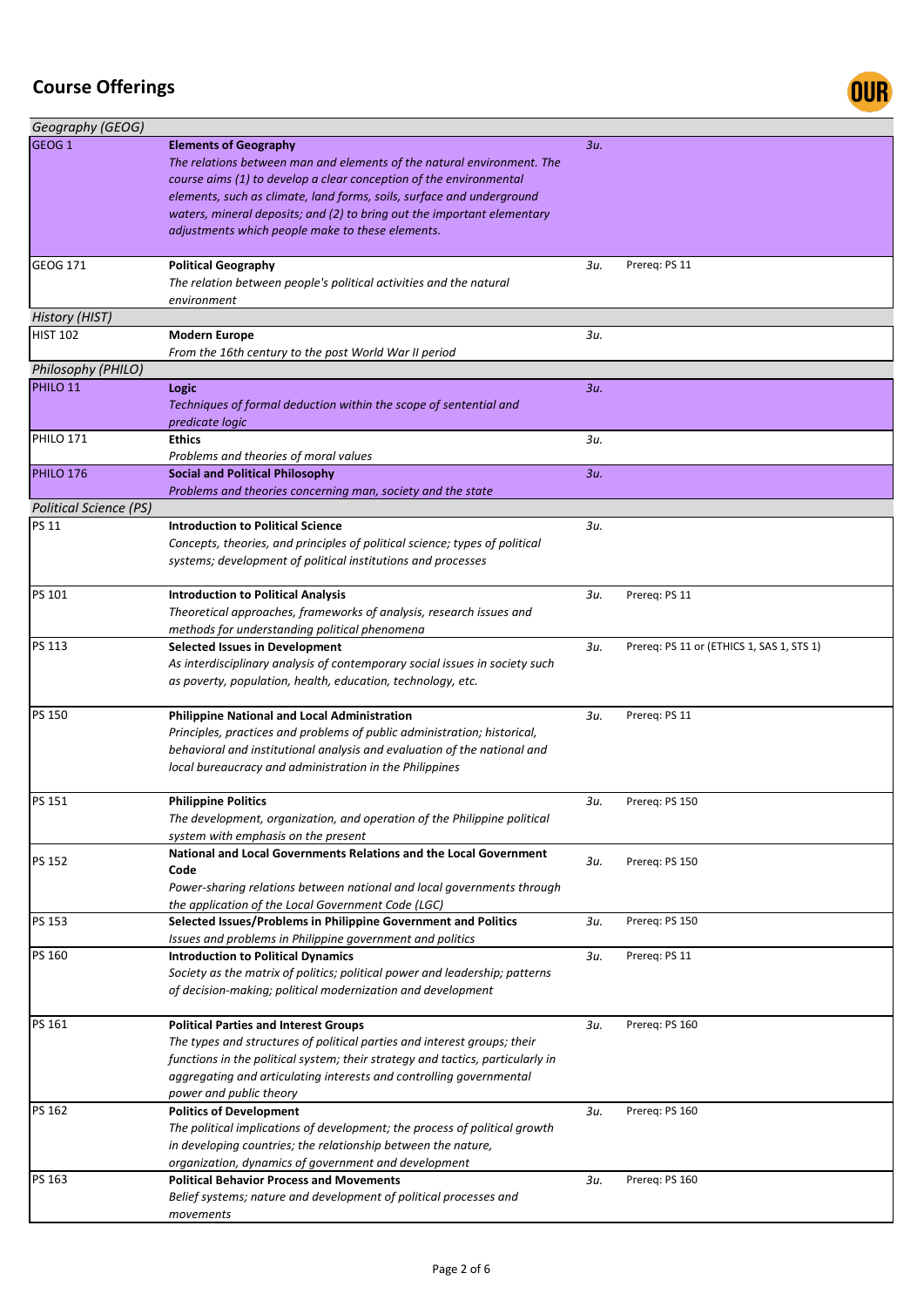

| PS 164        | <b>Gender and Politics</b>                                                   | 3u.    | Prereq: PS 160              |
|---------------|------------------------------------------------------------------------------|--------|-----------------------------|
|               | The theory and practice of gender and politics. A study of feminist          |        |                             |
|               | theories, women's movements and gender in governance.                        |        |                             |
| PS 165        | Introduction to the Dynamics of Political Change                             | 3u.    | Prereq: PS 160              |
|               | Theoretical, conceptual and empirical literature on the subject of political |        |                             |
|               | change with particular emphasis on the Philippines                           |        |                             |
| PS 170        | <b>Introduction to Comparative Governments and Politics</b>                  | 3u.    | Prereq: PS 11               |
|               | Theories, Concepts and Methods in Comparative Governments and                |        |                             |
| PS 171        | Politics<br><b>American Government and Politics</b>                          | 3u.    | Prereg: PS 170              |
|               | Theory and dynamics of the government and politics of the United States      |        |                             |
|               |                                                                              |        |                             |
| PS 172        | <b>Comparative Governments and Politics in Northeast Asia</b>                | 3u.    | Prereq: PS 170              |
|               | A comparative study of Japan, South Korea, Taiwan and Hongkong               |        |                             |
|               |                                                                              |        |                             |
| PS 175        | A Comparative Study of Western/European Political Systems                    | 3и.    | Prereq: PS 170              |
|               | Comparative government and politics of Western/European political            |        |                             |
|               | systems, focusing on their political culture, processes and institutions     |        |                             |
|               |                                                                              |        |                             |
| PS 176        | <b>Comparative Governments and Politics of Communist and Socialist</b>       | 3u.    | Prereq: PS 170              |
|               | Political Systems in the Post Cold War Period                                |        |                             |
|               | Comparative government and politics of communist and socialist systems       |        |                             |
|               | focusing on changes in the Post-Cold war era                                 |        |                             |
| <b>PS 177</b> | <b>Government and Politics of Asia</b>                                       | $3u$ . | Prereq: PS 11, PS 14 or COI |
|               | Political systems of Japan, the People's Republic of China, North Korea,     |        |                             |
|               | Nationalist China and the Republic of South Korea                            |        |                             |
| PS 178        | <b>Comparative Governments and Politics of Southeast Asia</b>                | 3u.    | Prereq: PS 170              |
|               | Political systems of Burma, Thailand, Laos, Cambodia, Vietnam, Malaysia,     |        |                             |
|               | Singapore and Indonesia                                                      |        |                             |
| <b>PS 180</b> | <b>Introduction to International Politics and Relations</b>                  | 3u.    | Prereq: PS 11               |
|               | Interplay of political forces in the international system; national power;   |        |                             |
|               | national interest and goals; and settlement of international disputes        |        |                             |
| <b>PS 181</b> | <b>American Foreign Policy</b>                                               | $3u$ . | Prereq: PS 171 or COI       |
|               | Development of American foreign policy; forces, techniques and problems      |        |                             |
|               | in the formulation and implementation of United States foreign policy in     |        |                             |
|               | the major regions, with emphasis on Asia                                     |        |                             |
| PS 182        | <b>Philippine Foreign Policy</b>                                             | 3u.    | Prereq: PS 180              |
|               | Development of Philippine foreign policy; forces, techniques and problems    |        |                             |
|               | in the formulation and implementation of Philippine foreign policy           |        |                             |
|               |                                                                              |        |                             |
| PS 183        | <b>Introduction to Political Economy</b>                                     | зи.    | Prereq: PS 180              |
|               | Fundamentals of economic and political analysis with emphasis on the         |        |                             |
|               | dynamics of global economy and the socio-political and economic impact       |        |                             |
|               | of globalization especially on the Third World                               |        |                             |
| <b>PS 184</b> | <b>Diplomatic and Consular Practice</b>                                      | $3u$ . | Prereq: PS 180              |
|               | Development, organization, functions and problems of diplomatic and          |        |                             |
|               | consular practice with emphasis on the Philippines                           |        |                             |
| PS 185        | <b>Public International Law</b>                                              | 3u.    | Prereq: PS 180              |
|               | Nature, development, sources, principles and problems of international       |        |                             |
|               | law and its role in the development of a world community; selected cases     |        |                             |
| <b>PS 186</b> | <b>International Human Rights Principles and Practice</b>                    | 3u.    | Prereq: PS 180              |
|               | Fundamental Principles and Issues in International Human Rights              |        |                             |
| PS 187        | <b>Contemporary Global Issues and Trends</b>                                 | Зи.    | Prereq: PS 180              |
|               | Global issues and trends that affect inter-state relations                   |        |                             |
| PS 188        | <b>Comparative Foreign Policy of Major Powers</b>                            | 3и.    | Prereq: PS 180              |
|               | Relations among major powers after World War II. It examines the forces      |        |                             |
|               | that shape their foreign policies, objectives, and instrumentalities.        |        |                             |
|               | Comparison focuses on their respective policies in terms of crisis and       |        |                             |
|               | international issues.                                                        |        |                             |
| PS 189        | <b>Environmental Politics and Policy</b>                                     | 3u.    | Prereq: PS 180              |
|               | Integrated environmental management as part of urban/local                   |        |                             |
|               | governance. Policy implications of the tradeoffs between economic            |        |                             |
|               |                                                                              |        |                             |
|               | development and environment. Environmental public policy within the          |        |                             |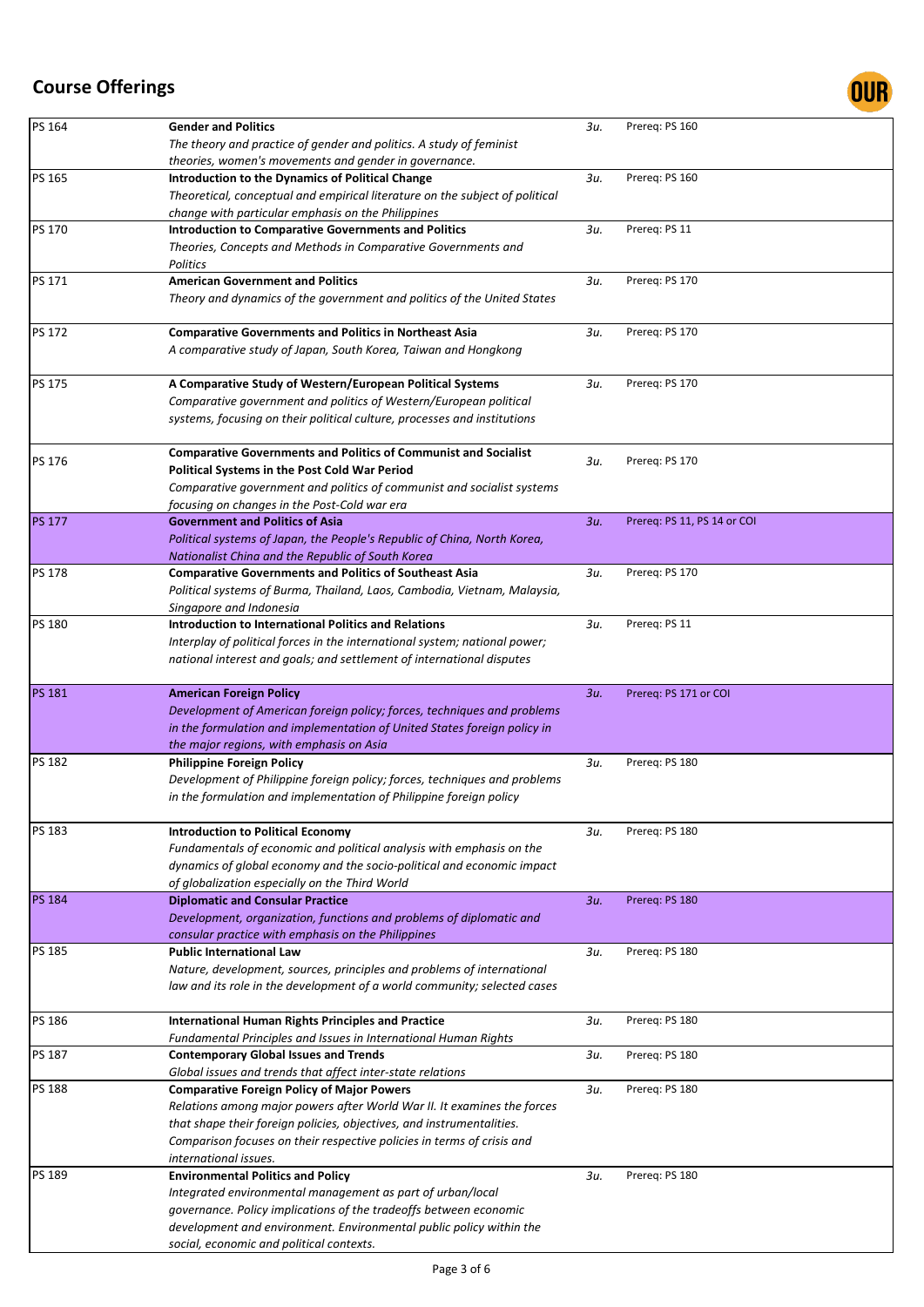

| PS 190             | Practicum                                                                                                                           | Зи. | Prereq: Junior Standing       |
|--------------------|-------------------------------------------------------------------------------------------------------------------------------------|-----|-------------------------------|
|                    | Special problems in political science                                                                                               |     |                               |
| PS 191             | <b>Survey of Asian Political Theories</b>                                                                                           | Зи. | Prereq: PS 101                |
|                    | Synoptic survey of Asian political theories from the classical to                                                                   |     |                               |
|                    | contemporary periods                                                                                                                |     |                               |
| PS 192             | Ancient and Medieval Political Theory                                                                                               | 3u. | Prereg: PS 101                |
|                    | Political thought from Plato to Machiavelli                                                                                         |     |                               |
| PS 193             | <b>Modern Political Theory</b>                                                                                                      | Зи. | Prereq: PS 101                |
|                    | Political thought after Machiavelli with emphasis on the contemporary                                                               |     |                               |
|                    |                                                                                                                                     |     |                               |
| PS 199.1           | <b>Research Design in Political Science</b>                                                                                         | зи. | Prereq: PS 101                |
|                    | Approaches and methods of research in systematic politics                                                                           |     |                               |
| PS 199.2           | <b>Research in Political Science</b>                                                                                                | Зи. | Prereq: PS 199.1              |
|                    | Conduct of research/implementation of research proposal and writing of                                                              |     |                               |
|                    | research report                                                                                                                     |     |                               |
| Psychology (PSYCH) |                                                                                                                                     |     |                               |
| PSYCH 11           | <b>Principles of Psychology</b>                                                                                                     | 3u. |                               |
|                    | Principles of the science of psychology                                                                                             |     |                               |
| <b>PSYCH 101</b>   | <b>General Psychology</b>                                                                                                           | Зи. |                               |
|                    | The empirical and conceptual foundations of psychology in its main fields.                                                          |     |                               |
|                    | Primarily for students who desire an intensive preparation for the more                                                             |     |                               |
|                    | advanced courses in psychology.                                                                                                     |     |                               |
| PSYCH 108          | <b>Filipino Psychology</b>                                                                                                          | Зи. | Prereq: PSYCH 11 or PSYCH 101 |
| PSYCH 110          | <b>Psychological Statistics</b>                                                                                                     | 5и. | Prereq: PSYCH 101             |
|                    | Statistical techniques in the design, analysis, and interpretation of                                                               |     |                               |
|                    | psychological studies                                                                                                               |     |                               |
| <b>PSYCH 115</b>   | <b>Experimental Psychology</b>                                                                                                      | 5и. | Prereq: PSYCH 110             |
|                    | Principles of experimental inference; experimental design in behavior                                                               |     | 3h lec, 6h lab                |
|                    | research                                                                                                                            |     |                               |
| PSYCH 118          | <b>Field Methods in Psychology</b>                                                                                                  | Зи. | Prereq: PSYCH 110             |
|                    | Quantitative and qualitative methods of research including systematic                                                               |     |                               |
|                    | observation, survey, field experimentation, nonreactive methods,                                                                    |     |                               |
|                    | ethnographic research, unstructured interview, case studies, evaluative                                                             |     |                               |
|                    | studies, and content analysis                                                                                                       |     |                               |
| <b>PSYCH 135</b>   | Perception                                                                                                                          | Зи. | Prereq: PSYCH 115             |
|                    | Principles of perception in the major sense modalities; methods of                                                                  |     |                               |
|                    | investigation                                                                                                                       |     |                               |
| PSYCH 141          | <b>Learning Theories and Applications</b>                                                                                           | Зи. | Prereq: PSYCH 101             |
|                    | Traditional and contemporary theories of learning and their applications                                                            |     |                               |
|                    |                                                                                                                                     |     |                               |
| PSYCH 145          | <b>Psychology of Language</b>                                                                                                       | Зи. | Prereq: PSYCH 141 or COI      |
| PSYCH 148          | <b>Cognitive Psychology</b>                                                                                                         |     | Prereq: PSYCH 115             |
|                    |                                                                                                                                     | Зи. |                               |
|                    | Information-Processing approach to studying perception, attention,<br>memory, language, representation, problem-solving, reasoning, |     |                               |
|                    | judgement and decision-making                                                                                                       |     |                               |
| PSYCH 150          |                                                                                                                                     | 4u. | Prereq: PSYCH 101             |
|                    | Personality<br>Systematic approaches to the understanding of personality formation and                                              |     |                               |
|                    | dynamics                                                                                                                            |     |                               |
| <b>PSYCH 155</b>   | <b>Abnormal Psychology</b>                                                                                                          | 4u. | Prereg: PSYCH 141, PSYCH 150  |
|                    |                                                                                                                                     |     |                               |
| PSYCH 162          | <b>Psychological Assessment</b>                                                                                                     | 4u. | Prereq: PSYCH 110             |
|                    | Theories and methods in the development, evaluation, and utilization of                                                             |     |                               |
|                    | psychological tests and measures                                                                                                    |     |                               |
| <b>PSYCH 171</b>   | <b>Child Psychology</b>                                                                                                             | Зи. | Prereq: PSYCH 115, PSYCH 118  |
|                    | A systematic study of the behavior of normal children with emphasis on                                                              |     |                               |
|                    | socialization and personality development                                                                                           |     |                               |
| PSYCH 180          | <b>Social Psychology</b>                                                                                                            | Зи. | Prereq: PSYCH 115, PSYCH 118  |
|                    | Experimental investigations of group behavior; emotions, motivations and                                                            |     |                               |
|                    | personality dynamics in social behavior; social learning and perception in                                                          |     |                               |
|                    | small groups and in cultural contexts                                                                                               |     |                               |
| PSYCH 181          | <b>Organizational Psychology</b>                                                                                                    | Зи. | Prereq: PSYCH 180             |
|                    | Individual and group behaviors within formal organizational settings                                                                |     |                               |
|                    |                                                                                                                                     |     |                               |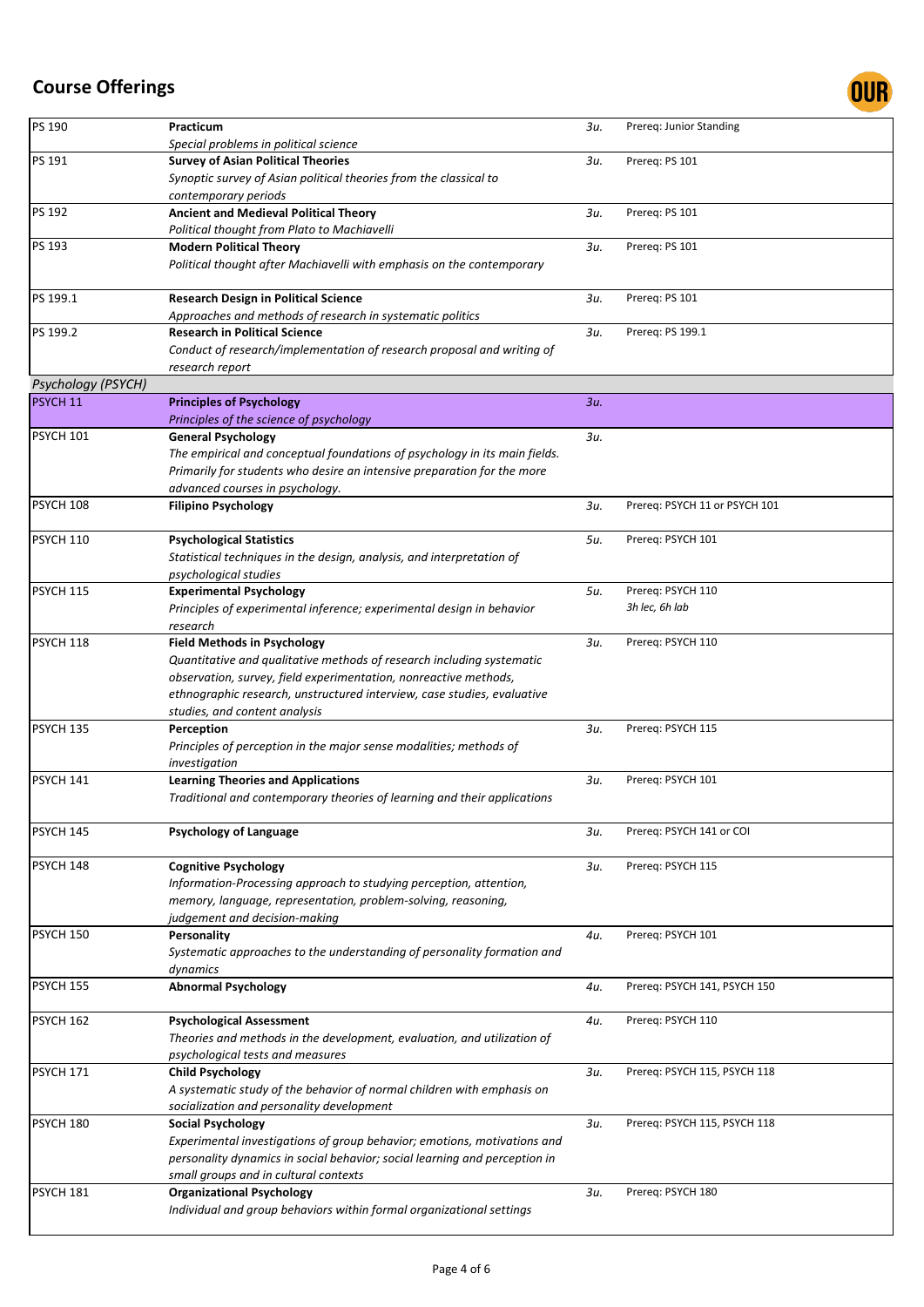

| PSYCH 182                | <b>Group Processes</b>                                                                                                                                                                                                                                                                  | 3u. | Prereq: COI                                                           |
|--------------------------|-----------------------------------------------------------------------------------------------------------------------------------------------------------------------------------------------------------------------------------------------------------------------------------------|-----|-----------------------------------------------------------------------|
|                          | Theories and methods for comprehending, analyzing, using and<br>evaluating basic processes in group interaction                                                                                                                                                                         |     |                                                                       |
| PSYCH 183                | <b>Evolutionary Psychology</b><br>Behavior, thinking, and feeling using the evolutionary perspective                                                                                                                                                                                    | 3и. | Prereq: PSYCH 180                                                     |
| PSYCH 185                | <b>Industrial Psychology</b><br>Application of the knowledge from the theories and methods of<br>Psychology to the practical human problems in organization, definition                                                                                                                 | Зи. | Prereq: PSYCH 162, PSYCH 180                                          |
|                          | and measurement of performance, prediction of performance, facilitation<br>of performance (training, etc.), remuneration of performance, and the<br>organizational and social context of work                                                                                           |     |                                                                       |
| PSYCH 186                | <b>Training and Development</b><br>Perspectives on the fundamentals of the training process including                                                                                                                                                                                   | Зи. | Prereq: PSYCH 185                                                     |
|                          | underlying learning theories and training needs assessment, design,<br>development and evaluation                                                                                                                                                                                       |     |                                                                       |
| PSYCH 187                | <b>Health Psychology</b><br>Social Psychological processes relevant to all aspects of health and illness<br>across the life span including health promotion and maintenance;<br>prevention and treatment of illness; and etiology and correlates of health,<br>illness, and dysfunction | Зи. | Prereq: PSYCH 180                                                     |
| PSYCH 188                | <b>Environmental Psychology</b><br>Intrapersonal and group processes underlying human-environment<br>transactions with emphasis on how environmental factors affect behavior<br>and how human behavior affects the environment                                                          | Зи. | Prereq: PSYCH 180                                                     |
| PSYCH 189                | <b>Philippine Labor Standards and Relations</b><br>Labor standards of the Philippine Labor Laws                                                                                                                                                                                         | 3и. | Prereq: PSYCH 180                                                     |
| PSYCH 195                | Special Topics in Psychology (Topic to be indicated)                                                                                                                                                                                                                                    | 3u. | may be taken twice                                                    |
| <b>PSYCH 197.1</b>       | Special Problem in Psychology (Proposal)                                                                                                                                                                                                                                                | 1u. | Prereq: PSYCH 115, PSYCH 118, and completion of at<br>least 110 units |
| <b>PSYCH 197.2</b>       | Special Problem in Psychology (Data Gathering, Analysis, and Write-up)                                                                                                                                                                                                                  | 2u. | Prereq: PSYCH 197.1                                                   |
| PSYCH 198                | <b>Practicum in Psychology</b>                                                                                                                                                                                                                                                          | 3и. | Prereq: PSYCH 155, PSYCH 162, PSYCH 171, PSYCH<br>185, PSYCH 186      |
| Social Science (SOC SCI) |                                                                                                                                                                                                                                                                                         |     |                                                                       |
| <b>SOC SCI 105</b>       | <b>Gender Issues in Philippine Society</b><br>Social science perspectives on gender issues and concerns in Philippine<br>society                                                                                                                                                        | Зи. |                                                                       |
| Sociology (SOCIO)        |                                                                                                                                                                                                                                                                                         |     |                                                                       |
| <b>SOCIO 11</b>          | <b>Introductory Sociology</b><br>The nature, scope and basic concepts of sociology as an approach to the<br>study of society with particular application to Philippine conditions                                                                                                       | 3u. |                                                                       |
| <b>SOCIO 101</b>         | <b>General Sociology</b><br>Theoretical concerns of the fields of sociology and the various techniques<br>in the study of social realities                                                                                                                                              | Зи. |                                                                       |
| <b>SOCIO 114</b>         | The Philippine Social System<br>Analysis of the social structure of Philippine society                                                                                                                                                                                                  | 3u. |                                                                       |
| <b>SOCIO 122</b>         | <b>Rural Sociology</b><br>Comparative studies of rural life                                                                                                                                                                                                                             | 3u. | Prereq: SOCIO 11 or SOCIO 101 or its equivalent                       |
| <b>SOCIO 126</b>         | <b>Urban Sociology</b><br>Comparative studies of urban communities; nature and consequences of<br>urbanization                                                                                                                                                                          | 3и. | Prereq: SOCIO 11 or SOCIO 101 or its equivalent                       |
| <b>SOCIO 142</b>         | <b>Sociology of Mass Communication</b><br>Processes of opinion formation and change in relation to personality and<br>social structure; analysis of flow of public communications through<br>society and impact of mass communication on particular audiences                           | 3и. | Prereq: SOCIO 11 or SOCIO 101 or its equivalent                       |
| <b>SOCIO 160</b>         | <b>Society and Population</b><br>Description and analysis of population aggregates; world population<br>growth, population problems and theories; the interrelation of population<br>and social structure                                                                               | 3и. | Prereq: SOCIO 11 or SOCIO 101 or its equivalent                       |
|                          | Page 5 of 6                                                                                                                                                                                                                                                                             |     |                                                                       |